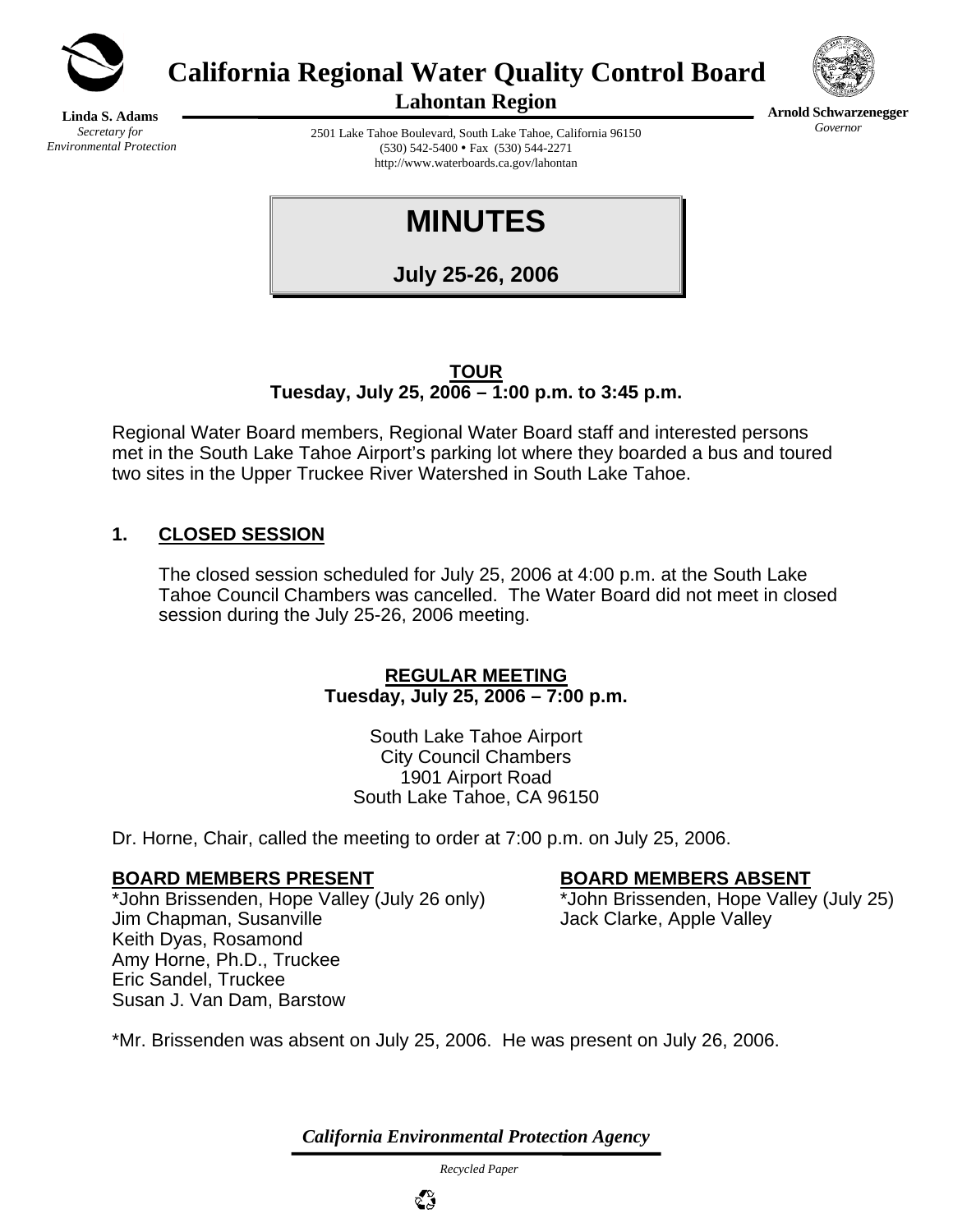# **LEGAL COUNSEL**

David Coupe, State Water Resources Control Board

#### **STAFF PRESENT**

Harold J. Singer, Executive Officer Freeder Robert Larsen, Environmental Scientist<br>Robert S. Dodds, Assistant Exec. Officer Alan Miller, Senior WRCE Robert S. Dodds, Assistant Exec. Officer Lauri Kemper, Supervising WRCE Dave Roberts, Environmental Scientist Laurie Applegate, Executive Assistant Eric Shay, Office Technician Robert Erlich, Environmental Scientist Erich Simon, WRCE Anne Holden, Engineering Geologist Eric Taxer, WRCE

Scott Ferguson, Senior WRCE Doug Smith, Senior Engineering Geologist

### **ADDRESSING THE BOARD**

Dave Achey, Homewood Village Resort, LLC Steven H. Blum, State Water Resources Control Board Neil Eskind, North Tahoe Public Utility District Mark D. Hudak, Carr, McClellan, Ingersoll, Thompson & Horn John Reuter, Ph.D., University of California at Davis S. Geoffrey Schladow, Ph.D., University of California at Davis Bruce L. Shaffer, Lewis Brisbois Bisgaard & Smith LLP

### **2. PUBLIC FORUM**

No one addressed the Board during the Public Forum.

#### **3. MINUTES**

#### **Minutes of the Regular Meeting of June 14-15, 2006 in Mammoth Lakes**

• **Motion:** Moved by Mr. Dyas, seconded by Mr. Sandel and **unanimously carried** to adopt the June 14-15, 2006 minutes as proposed. Note: Mrs. Van Dam abstained as she did not attend the June meeting.

### **REPORT ON TAHOE TOTAL MAXIMUM DAILY LOAD**

#### **4. Presentation of the Lake Tahoe Clarity Model Results and the Discussion of the Lake Tahoe Total Maximum Daily Load for Fine Sediments and Nutrients**

Dave Roberts gave the staff presentation and answered questions from the Board. Lauri Kemper updated the Board on Pathway 2007.

Addressing the Board: S. Geoffrey Schladow, Ph.D. and John Reuter, Ph.D., University of California at Davis.

No Board action was taken on this item.

*California Environmental Protection Agency*

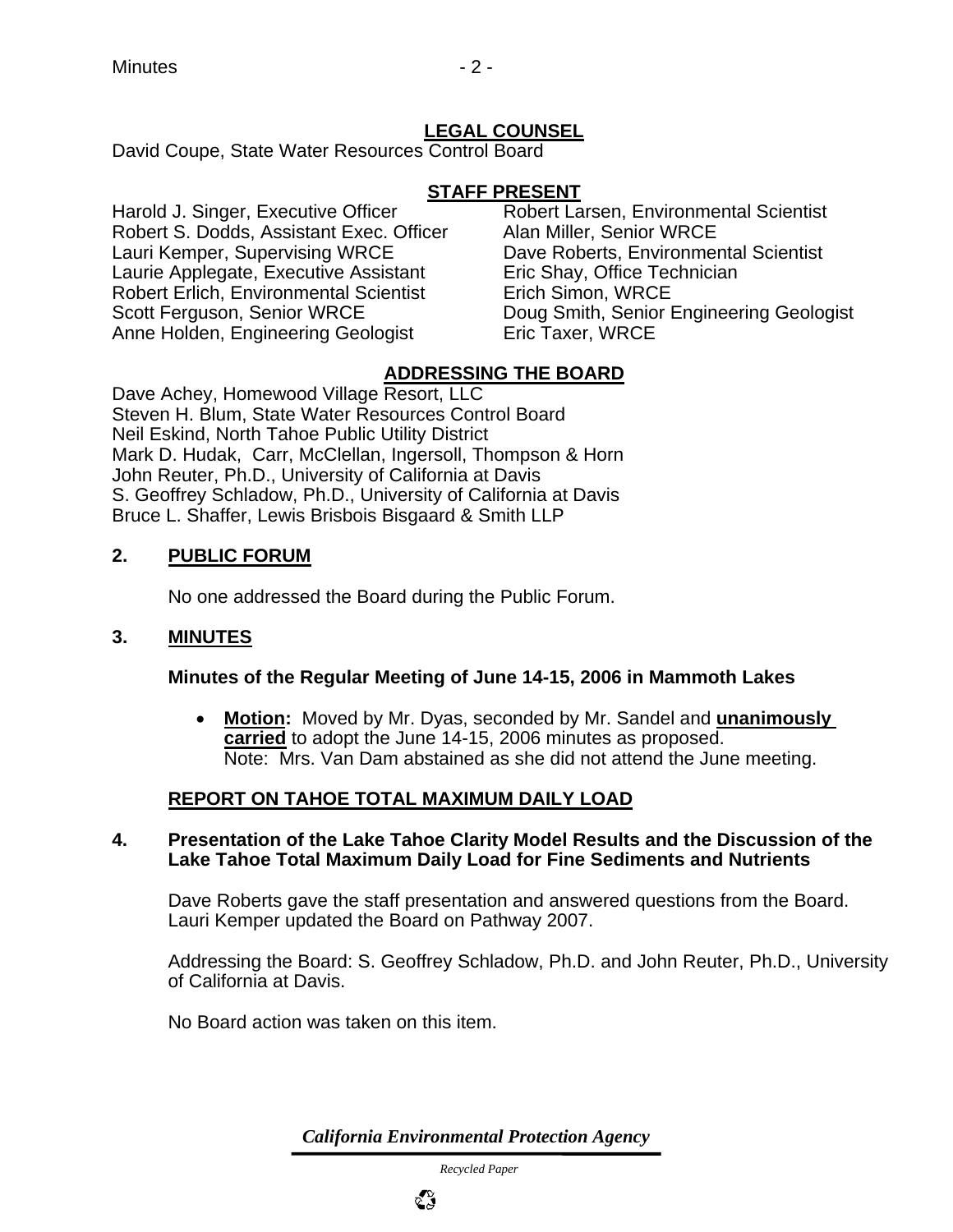## **PLANS AND POLICIES**

#### **5. Resolution of Intent to Improve Regulatory Coordination of Forestry Activities within the Lake Tahoe Basin**

Lauri Kemper gave the staff presentation and recommended the Board adopt the Resolution as proposed.

• **Motion:** Moved by Mr. Chapman, seconded by Mr. Sandel and **unanimously carried** to adopt the Resolution as proposed.

Dr. Horne discussed Lake Tahoe policy objectives related to fuel reduction projects and Lake Tahoe clarity. She suggested the Board promote fuel reduction projects that reduce fire hazard without adversely affecting Lake Tahoe's clarity (in less sensitive watersheds, on less sensitive soils, and using harvest techniques that won't generate pollutants); and promote research outside of the Lake Tahoe Basin where Lake Tahoe's clarity would not be impaired.

Mr. Singer noted Regional Board staff has encouraged demonstration projects, however, locating project proponents willing to fund the projects has been difficult. Mr. Singer recently met with United States Senator John Ensign's staff (Nevada) regarding concerns about the high cost of fuel reduction in the Tahoe Basin. Senator Ensign plans to propose legislation to provide for a hazardous fuels reduction plan for the Lake Tahoe Basin. Mr. Singer noted he suggested that a portion of the funding be set aside for monitoring fuel reduction projects outside of the Basin with the goal of improving fuel management inside the Basin.

Following discussion, Vice Chair Keith Dyas temporarily served as Chair and Dr. Horne presented the following motion:

• **Motion:** Moved by Dr. Horne, seconded by Mr. Chapman and **unanimously carried** for Lahontan to promote research about fuel reduction and its impact on soil disturbance and compaction in places where reducing fire hazard is the only goal, i.e., outside the Tahoe Basin, and discover better ways to perform those activities without generating the types of pollution that impair Lake Tahoe's clarity.

### **ENFORCEMENT**

**6.** *Public Hearing* **– Consideration of a Cease and Desist Order for Homewood Village Resorts, LLC, and Rescission of Cease and Desist Order No. R6T-2006- 0007 for JAY, LLC, for Discharge and Threatened Discharge of Waste from Homewood Mountain Resort in Violation of Waste Discharge Requirements Contained in Board Order No. 6-95-86A2** 

This item was postponed to July 26, 2006 due to lack of a quorum.

*California Environmental Protection Agency*

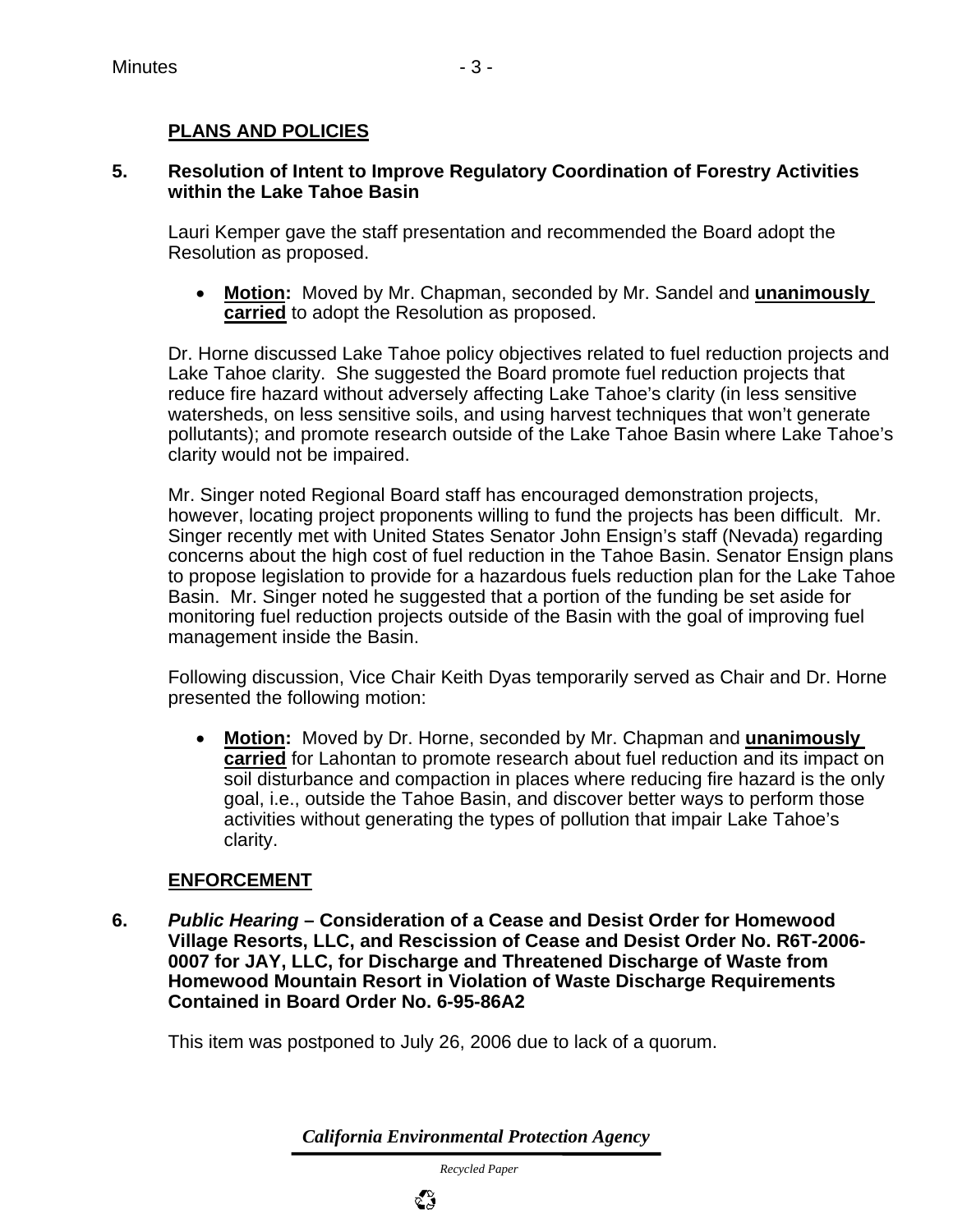# **STATUS REPORT**

#### **7. Executive Officer's Report**

- Mr. Singer discussed items from the July 2006 written report.
- Mr. Singer discussed issues related to LACSD 14 and 20. Mr. Coupe noted two informational items are to be presented by the prosecution team at the September Board meeting related to LACSD 14 and 20. The items will provide the District with the opportunity to present information to the Board, give the prosecution team the opportunity to outline options available to the Board and make recommendations, and allow the Board to give direction to the prosecution team.

Mr. Sandel strongly suggested that staff present all options available to the Board and make specific recommendations. He commented that in addition to the prosecution team's presentation, he would like Mr. Coupe of the Board's advisory team to outline all options available to the Board and provide the Board with recommendations regarding the options that would be most effective. Mr. Coupe concurred. Mr. Chapman asked Mr. Coupe to include the options that are and are not available to the Board due to pending litigation.

Mr. Dyas commented that the reduction of nitrates entering the groundwater is a result of actions taken by the Board and suggested that staff include progress made when presenting written material to the Board.

Mr. Sandel discussed the Schedule of Tasks for LACSD 14 and 20 included in the written material for the Executive Officer's Report and asked that additional information be provided in the "Status" column. He suggested that staff include the reasons why due dates were not met. Mr. Singer concurred.

- Mr. Singer will be attending a Palmdale Water District meeting on August 21. He will explain the Board's role in future cleanup of groundwater.
- Mr. Singer and Mr. Dodds recently met with Assemblywoman Sharon Runner and Senator George Runner regarding LACSD 14 and 20 issues.
- An article recently appeared in the Antelope Valley Press regarding a water supply shortage and curtailment of water at construction sites in the Antelope Valley. Mr. Singer noted there is a large amount of construction in the Antelope Valley and water is needed for dust control and compaction. The Executive Officer is authorized to issue water reclamation requirements without coming before the Board. Mr. Singer noted he plans to issue water reclamation requirements for a small-scale project should a project proponent come forward with completed CEQA documentation. No Board member objected.
- Mr. Singer discussed a meeting he recently attended regarding the Management Agency Agreement (MAA) between the U.S. Forest Service (Region 5) and the State Water Resources Control Board. Attending the meeting were the Chair and

*California Environmental Protection Agency*

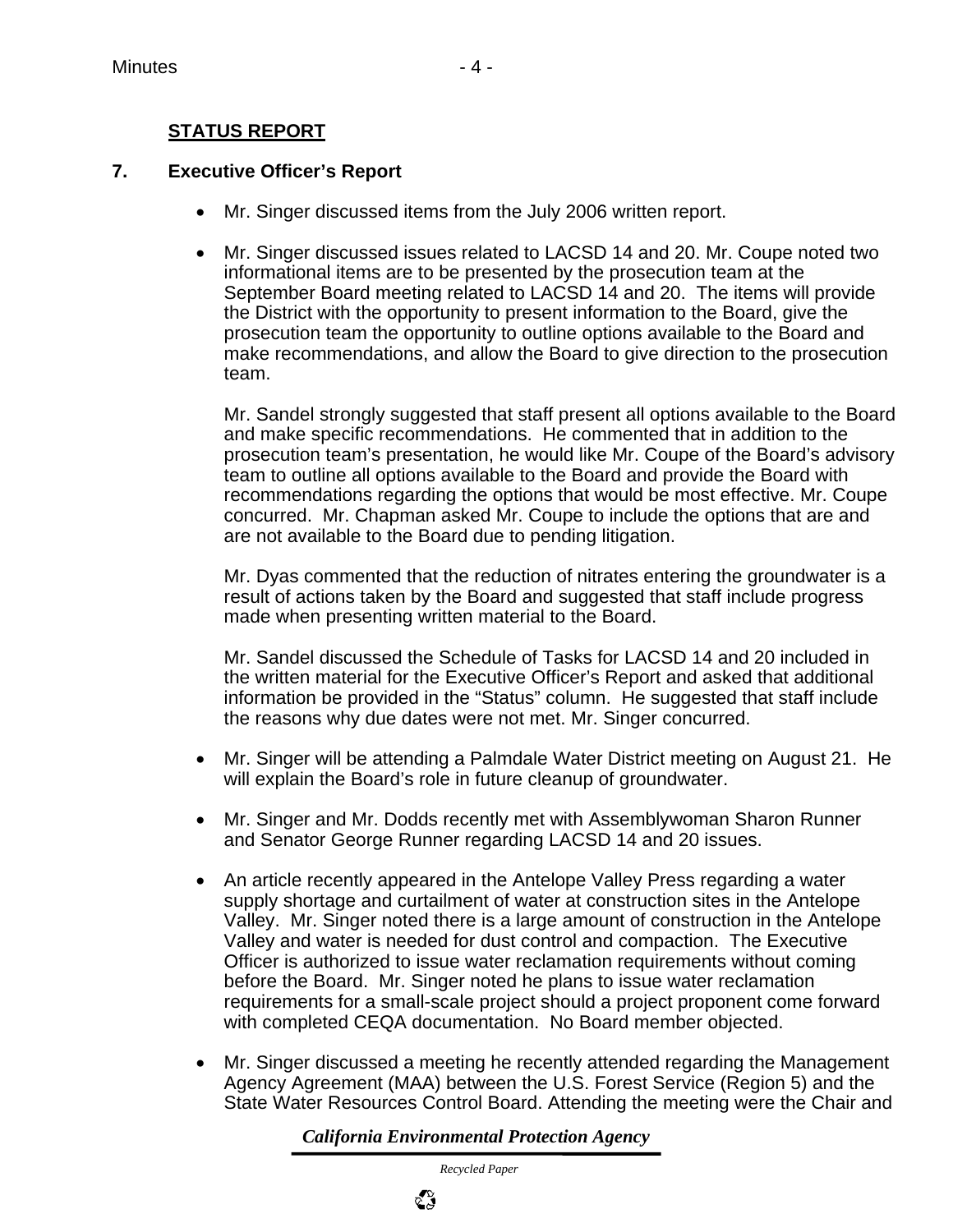- Mr. Singer discussed an issue in the unsewered portion of San Bernardino County. Staff is receiving approximately 12 tract maps a year with approximately 100 units per tract to be developed on septic systems meeting the Basin Plan's two per acre density requirement. While these developments are presently some distance from sewers, infill may bring sewers much closer very soon, but after the development is complete. The Santa Ana Regional Board addressed a similar issue in its Basin Plan. Staff can impose requirements on a tract-by-tract basis or could prepare a Basin Plan amendment for consideration by the Board. Bob Dodds will be meeting with San Bernardino County staff to discuss issues related to this matter.
- Mr. Singer handed out three press releases from other Regional Water Boards.
- Mr. Singer discussed the August 10 Tahoe Summit. He asked Board members to let him know if they would like to attend the Summit.
- Mr. Dodds answered questions regarding the underground storage tank list.

The evening session recessed at 10:15 p.m.

#### **Regular Meeting, continued 8:30 a.m., July 26, 2006**

Dr. Horne, Chair, called the meeting to order at 8:30 a.m. Board members present: John Brissenden, Jim Chapman, Keith Dyas, Eric Sandel and Susan Van Dam. Board member absent: Jack Clarke.

#### **8. PUBLIC FORUM**

No one addressed the Board during the Public Forum.

#### **ENFORCEMENT**

**6.** *Public Hearing* **– Consideration of a Cease and Desist Order for Homewood Village Resorts, LLC, and Rescission of Cease and Desist Order No. R6T-2006- 0007 for JAY, LLC, for Discharge and Threatened Discharge of Waste from Homewood Mountain Resort in Violation of Waste Discharge Requirements Contained in Board Order No. 6-95-86A2** 

Note: This item was postponed from July 25, 2006 due to lack of a quorum. A quorum of the Board was present on July 26, 2006.

Mr. Sandel declared a conflict of interest and did not participate in this item.

*California Environmental Protection Agency*

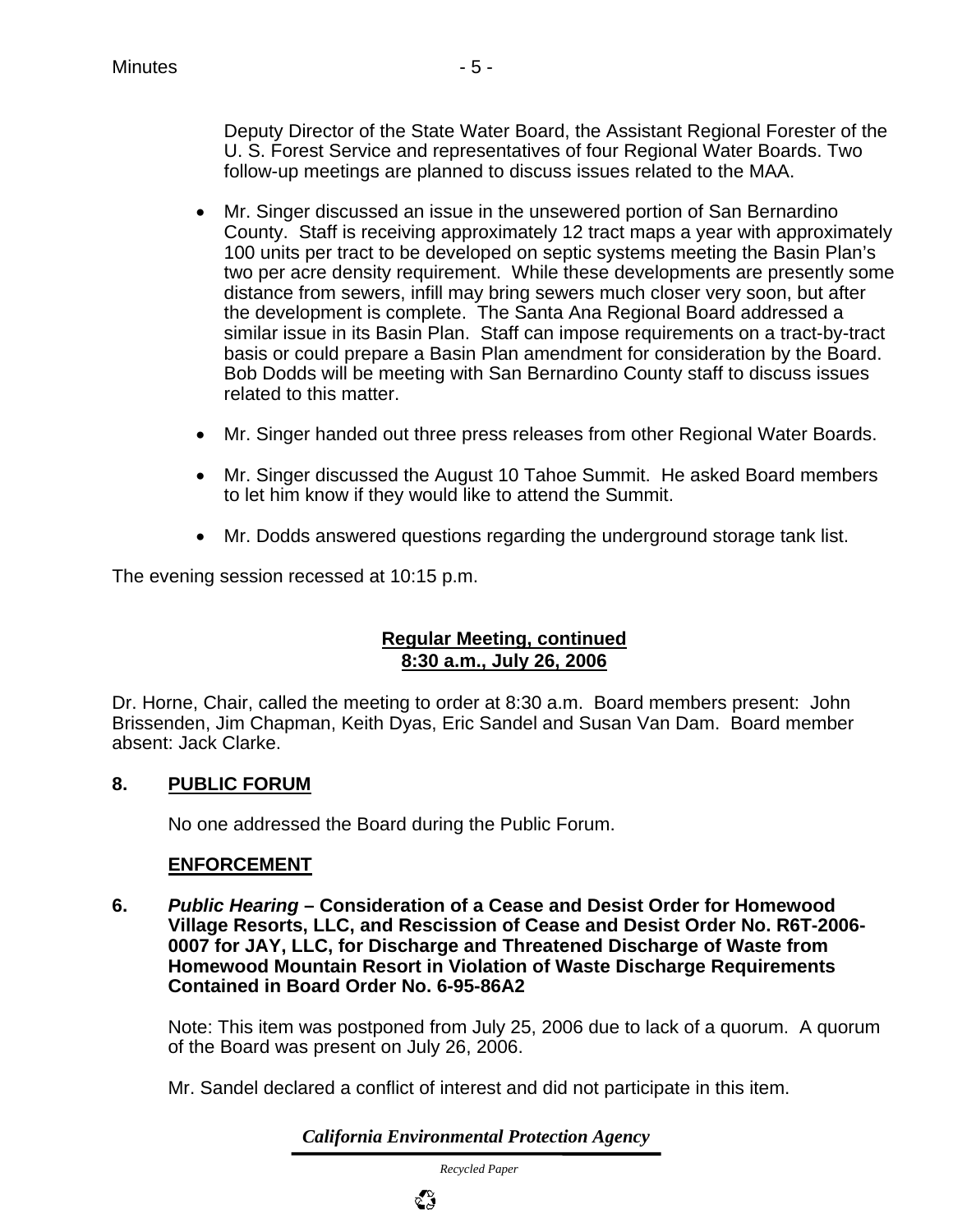Chair Horne opened the public hearing and administered the oath.

Robert Erlich gave the staff presentation and recommended the Board adopt the Cease and Desist Order as proposed.

Addressing the Board: Dave Achey, General Manager, Homewood Village Resort, LLC.

With no further testimony, Chair Horne closed the public hearing.

- **Motion:** Moved by Mr. Brissenden and seconded by Mrs. Van Dam to adopt the Cease and Desist Order as proposed. Chair Horne called the roll. Voting yes: Mr. Brissenden, Mr. Chapman, Mr. Dyas, Mrs. Van Dam and Dr. Horne Voting no: None Recused: Mr. Sandel **Motion unanimously carried.**
- **9.** *Continued Public Hearing* **Consideration of an Administrative Civil Liability for C. Geoffrey and Christine Davis, Hans and Margaret Coffeng, and Pacific Built, Inc., for Violation of Waste Discharge Prohibitions Prescribed in the Water Quality Control Plan for the Lahontan Region, for the Unauthorized Discharge of Untreated Domestic Wastewater to Lands Below the Highwater Rim of Lake Tahoe on July 19, 2005 at 7770 and 7780 North Lake Boulevard, Kings Beach**
	- Note: This item was transcribed by an electronic court reporter. To purchase a transcript, contact Peters Shorthand Reporting Corporation at (916) 362-2345. The item was also recorded.
	- Mr. Sandel declared a conflict of interest and did not participate in this item.

David Coupe, advisor to the Board, asked the Chair for a 10-minute recess to accommodate a request by Mr. Shaffer, attorney representing Pacific Built. Chair Horne noted the meeting would reconvene at 9:00 a.m.

Bruce Shaffer, counsel for Pacific Built, requested an additional 10-minute recess. Chair Horne noted the meeting would reconvene at 9:15 a.m.

Mr. Shaffer asked the Board to continue the public hearing to the October Board meeting to give the parties involved additional time to pursue a Supplemental Environmental Project (SEP) to present to the Board.

Steven Blum, attorney representing the prosecution team, supported Mr. Shaffer's request for continuance to the October meeting for the purpose of pursuing a SEP that would benefit Lake Tahoe.

Mark Hudak, counsel for C. Geoffrey and Christine Davis and co-counsel for Hans and Margaret Coffeng, supported Mr. Shaffer's request for continuance to the October meeting for the purpose of pursuing a SEP that would be beneficial to the Lake Tahoe Basin.

*California Environmental Protection Agency*

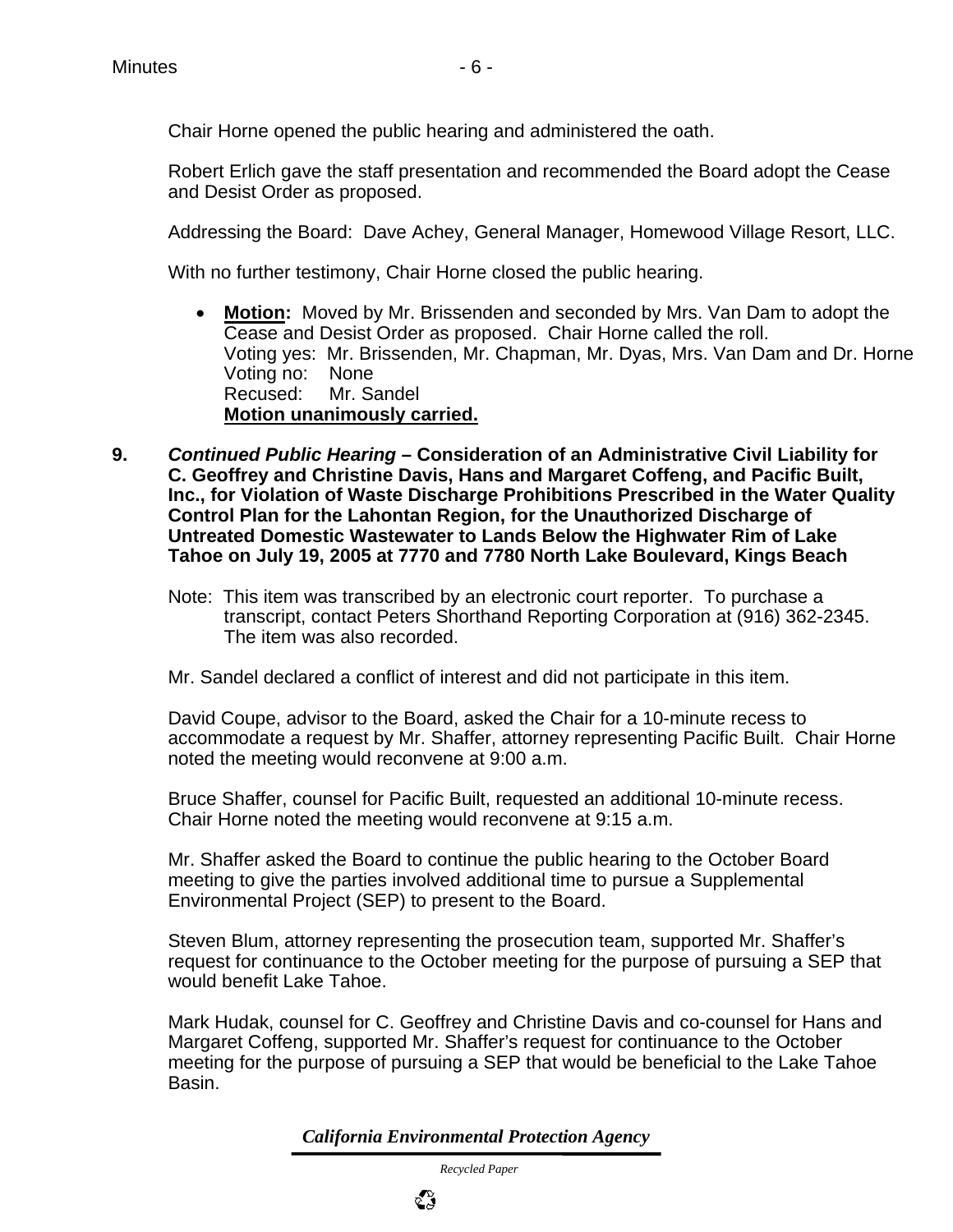Mr. Singer noted the Board had historically considered SEPs and recommended the Board continue the public hearing to the October Board meeting to allow time for the parties to work on a SEP.

Mr. Blum explained that the prosecution team bore some responsibility for the last minute request for a continuance to work out the details of a SEP.

Mr. Chapman expressed concern that the public's right to participate in the process be protected. Mr. Blum outlined the process to be followed to allow for the public's participation.

Neil Eskind, attorney representing the North Tahoe Public Utility District (NTPUD), commented that the NTPUD does not oppose a continuance and offered to discuss the SEP the parties had been working on. Mr. Shaffer objected to the discussion of the SEP and Chair Horne ruled in Mr. Shaffer's favor.

Dr. Horne expressed concern that the Board members had not deliberated on the evidence heard in May. She noted that it would be difficult for the parties to propose a SEP without knowing the Board's thoughts regarding the evidence presented.

Mr. Coupe recommended against Board discussion about a SEP. He noted the decision before the Board was whether to continue the hearing to the October meeting with the understanding that a SEP would be proposed and include in the notice that in the alternative, if a SEP does not move forward, the Board would conduct the public hearing.

Board members discussed the request for continuance.

• **Motion:** Moved by Mr. Dyas, and seconded by Mr. Chapman to continue the public hearing to the October Board meeting. Voting yes: Mr. Chapman, Mr. Dyas, Dr. Horne and Mrs. Van Dam Voting no: Mr. Brissenden Recused: Mr. Sandel **Motion carried 4-1**

*California Environmental Protection Agency*